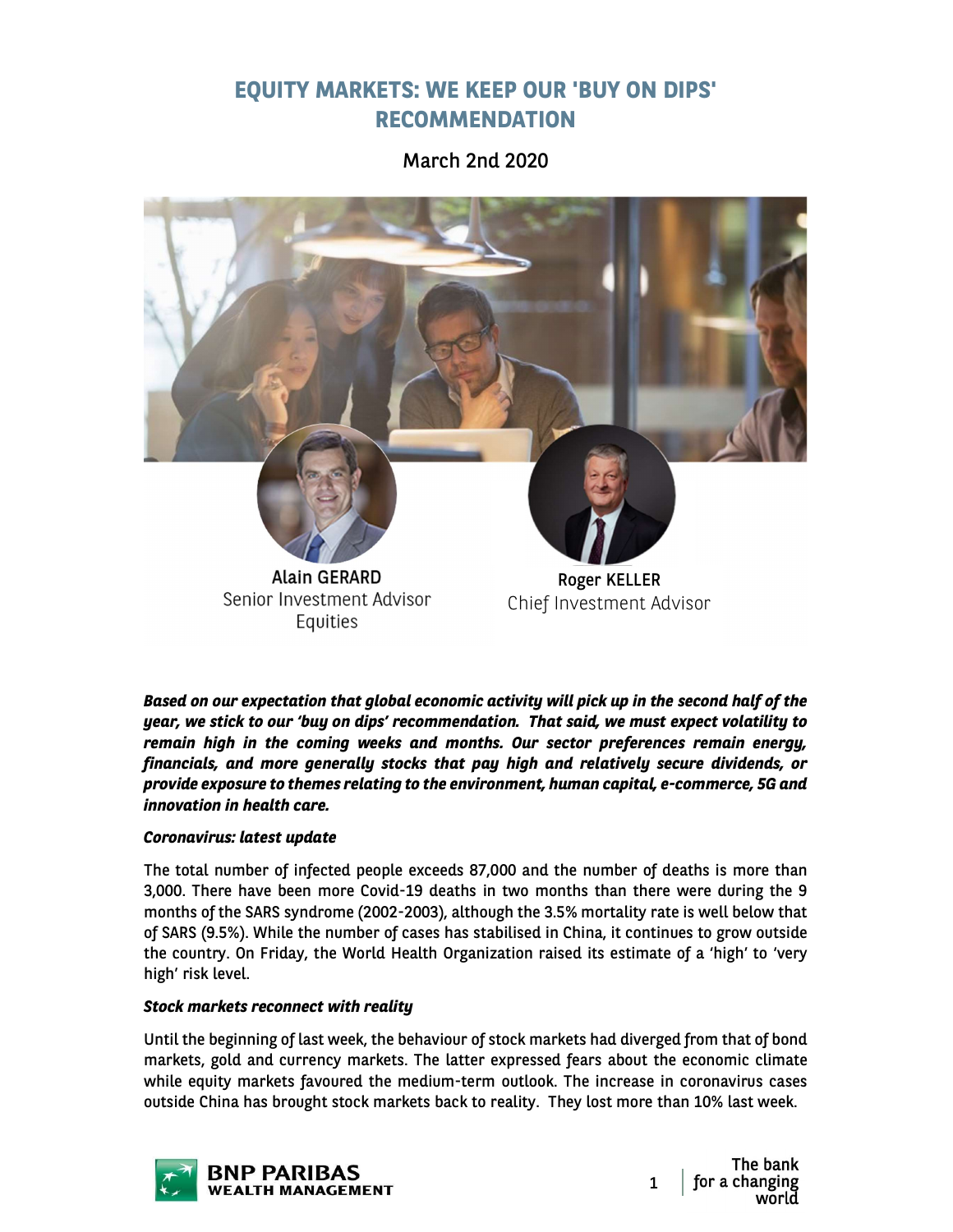A month ago, we had opted for a 'buy on dips' recommendation due to over-optimism, and negative technical signals. The aim was to take advantage of price declines towards the 200 day moving average before making any further purchases. Stock market indices have fallen below this moving average. So should we adjust our opinion?

# The recovery is postponed but not derailing

Our base-case assumes a rapid recovery in activity in the second half of the year, and continued growth in 2021. In other words, current events are deemed transitory. Meanwhile, leading indicators will soften, as illustrated on Saturday by China's manufacturing PMI, which plummeted from 50 to 35.7 and the non-manufacturing PMI, which nose-dived from 54.1 to 29.6. These falls are much sharper than economists' expectations, and represent all-time lows. Today, China's Caixin PMI index, comprising smaller companies, has also fallen sharply, from 51.1 to 40.3.

In the coming weeks, economic data and earnings estimates will be revised downwards. Depending on the developments of the epidemic and its ensuing impact on the economy, central banks and governments may be called upon to come to the rescue, as already discussed by the Federal Reserve and the Bank of Japan. Reassuring comments from these two central banks drove the stock market rally this morning. Our approach to the equity markets remains anchored in a strategy of buying on dips.

The lowest levels have probably not yet been reached, but our view is that the bulk of price declines are behind us. We expect an extended period of volatility due to the economic backdrop described above and remain bullish during downturns. We believe that additional downside risks are low, not only because of our positive view on the economy, but also because the main alternative asset class, i.e. bonds, is extremely expensive.

Dividend yields are offering a major support to equities. Although we continue to expect price gains to be limited throughout 2020, the choice of sectors, stocks and themes will play a crucial role in delivering an outperformance compared with indices. We expect a wide dispersion of returns at this late stage of the economic cycle and bull market.

The best way of judging when the window of buy opportunity is about to close is to watch transactions that are showing increasing insensitivity to bad news flow.

We would need to see a significant increase in the risk of recession before reassessing our recommendation on equity markets.

## Impact on our sector and thematic preferences

The uncertain (deflationary) context of a delayed economic recovery has hit a number of sectors that we previously considered discounted and highlighted. Energy in particular (oil and gas) fell sharply last week following the relatively uncontrolled spread of the disease, especially in Iran and the Middle East in general.

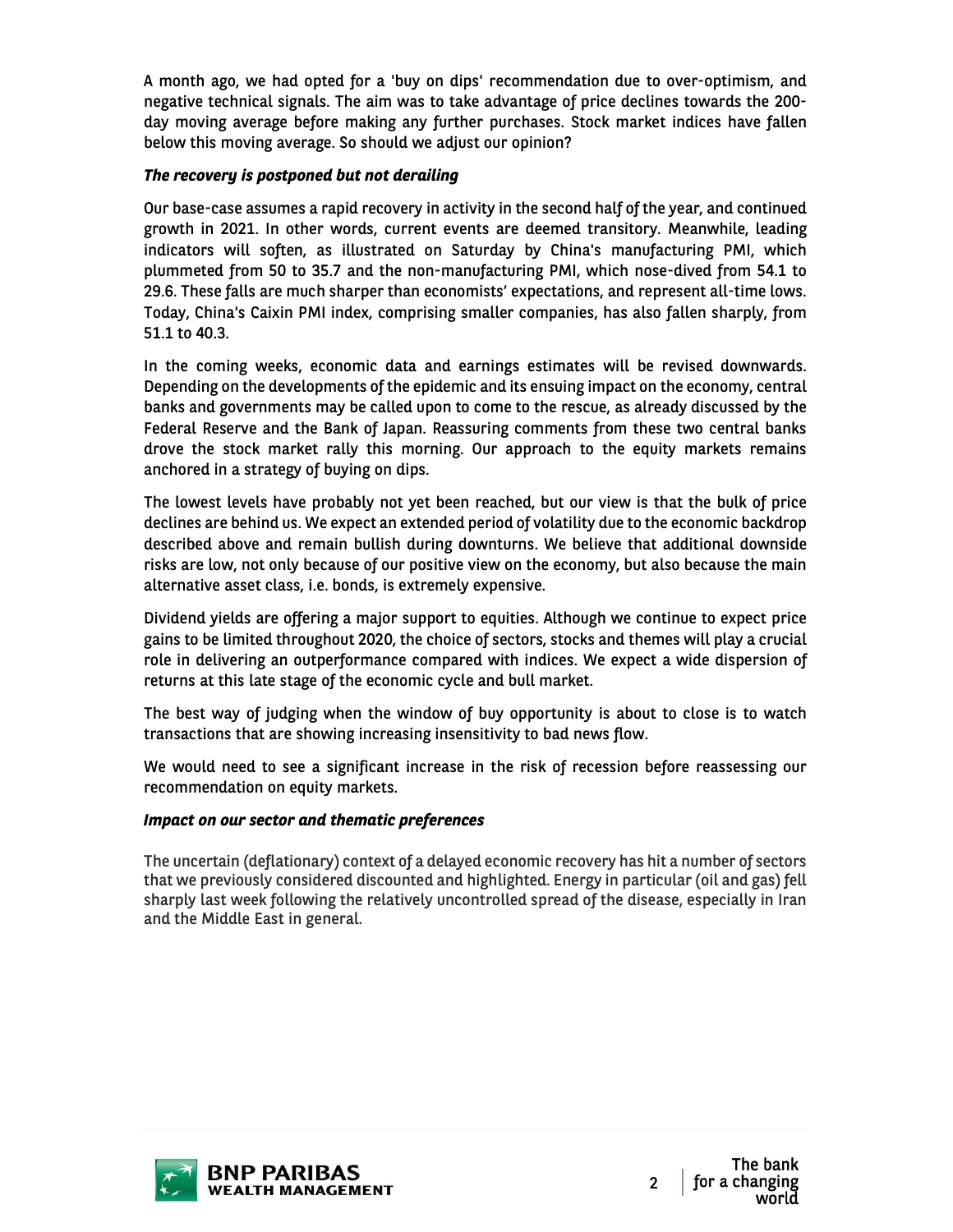| <b>EUROPEAN PERFORMANCES 31/12 - 28/2</b> |           |
|-------------------------------------------|-----------|
| <b>MSCI EUROPE:</b>                       | $-9,89\%$ |
| <b>MSCI UTILITY</b>                       | 5,15%     |
| <b>MSCI HEALTH CARE</b>                   | $-5.06%$  |
| MSCI INFORMATION TECHNOLOGY               | $-5.49%$  |
| <b>MSCI REAL ESTATE</b>                   | -7.78%    |
| <b>MSCI CONSUMER STAPLES</b>              | $-8,32%$  |
| <b>MSCI COMMUNICATION SERVICES</b>        | $-9.74%$  |
| <b>MSCI INDUSTRIALS</b>                   | $-9,92%$  |
| <b>MSCI FINANCE</b>                       | $-12.04%$ |
| MSCI CONSUMER DISCRETIONARY               | $-13.08%$ |
| <b>MSCI MATERIALS</b>                     | -14.43%   |
| <b>MSCI ENERGY</b>                        | $-21,91%$ |

| <b>EUROPEAN PERFORMANCES 31/12 - 28/2</b> |           |
|-------------------------------------------|-----------|
| <b>MSCI EUROPE :</b>                      | -9,89%    |
| MSCI UTILITY                              | 5,15%     |
| MSCI HEALTH CARE                          | -5,06%    |
| MSCI INFORMATION TECHNOLOGY               | $-5,49%$  |
| MSCI REAL ESTATE                          | -7,78%    |
| MSCI CONSUMER STAPLES                     | $-8,32%$  |
| MSCI COMMUNICATION SERVICES               | -9,74%    |
| MSCI INDUSTRIALS                          | -9,92%    |
| MSCI FINANCE                              | -12,04%   |
| MSCI CONSUMER DISCRETIONARY               | $-13,08%$ |
| MSCI MATERIALS                            | -14,43%   |
| MSCI ENERGY                               | $-21,91%$ |

| <b>EUROPEAN PERFORMANCES 19/02 - 28/2</b> |            | <b>US PERFORMANCES 19/02 - 28/2</b> |
|-------------------------------------------|------------|-------------------------------------|
| <b>MSCI EUROPE:</b>                       | $-13,27%$  | <b>MSCI USA:</b>                    |
| <b>MSCI UTILITY</b>                       | -10,48%    | <b>MSCI CONSUMER STAPLES</b>        |
| <b>MSCI REAL ESTATE</b>                   | -11,00%    | <b>MSCI REAL ESTATE</b>             |
| <b>MSCI HEALTH CARE</b>                   | $-12,00\%$ | <b>MSCI HEALTH CARE</b>             |
| <b>MSCI CONSUMER STAPLES</b>              | -12.43%    | <b>MSCI COMMUNICATION SERVICES</b>  |
| <b>MSCI COMMUNICATION SERVICES</b>        | $-12,73%$  | <b>MSCI UTILITY</b>                 |
| <b>MSCI INDUSTRIALS</b>                   | $-12,87%$  | <b>MSCI INDUSTRIALS</b>             |
| <b>MSCI CONSUMER DISCRETIONARY</b>        | $-13.28%$  | <b>MSCI MATERIALS</b>               |
| <b>MSCI MATERIALS</b>                     | $-13,69%$  | MSCI CONSUMER DISCRETIONARY         |
| MSCI INFORMATION TECHNOLOGY               | $-14,09\%$ | MSCI INFORMATION TECHNOLOGY         |
| <b>MSCI FINANCE</b>                       | $-15.49%$  | <b>MSCI FINANCE</b>                 |
| <b>MSCI ENERGY</b>                        | -15,77%    | <b>MSCI ENERGY</b>                  |

NB: 19/2 was the peak of the stock markets before the correction

Share prices of the oil majors have already fallen below their 2016 levels. At the time, the barrel of Brent had declined to \$30 while today it is rebounding above \$50. In addition, the oil majors' cash flows and balance sheets are much stronger today than they were in 2016. But until the peak of fear has been reached, it is possible that the barrel of Brent will fall further, dragging down the sector's stocks, which are already heavily discounted.

The expected economic slowdown, albeit temporary in our view, is obviously hitting most cyclical stocks, especially tourism and travel-related sectors, hence transportation, but also luxury and, to some extent, other consumer spending. We prefer to remain cautious on these sectors in the short term.

Many companies will streamline their investments, which will hit the industrial sector in general (negative view). China, however, has announced that many factories impacted by the virus are now increasing production again thanks to their workers returning to work. But the situation remains unclear at this stage.

Companies including Microsoft and Apple announced they had suffered problems with supply chains. So we continue to recommend being selective in tech stocks, still with a preference for European tech, which is usually cheaper than US tech. Moreover, the election debates in the

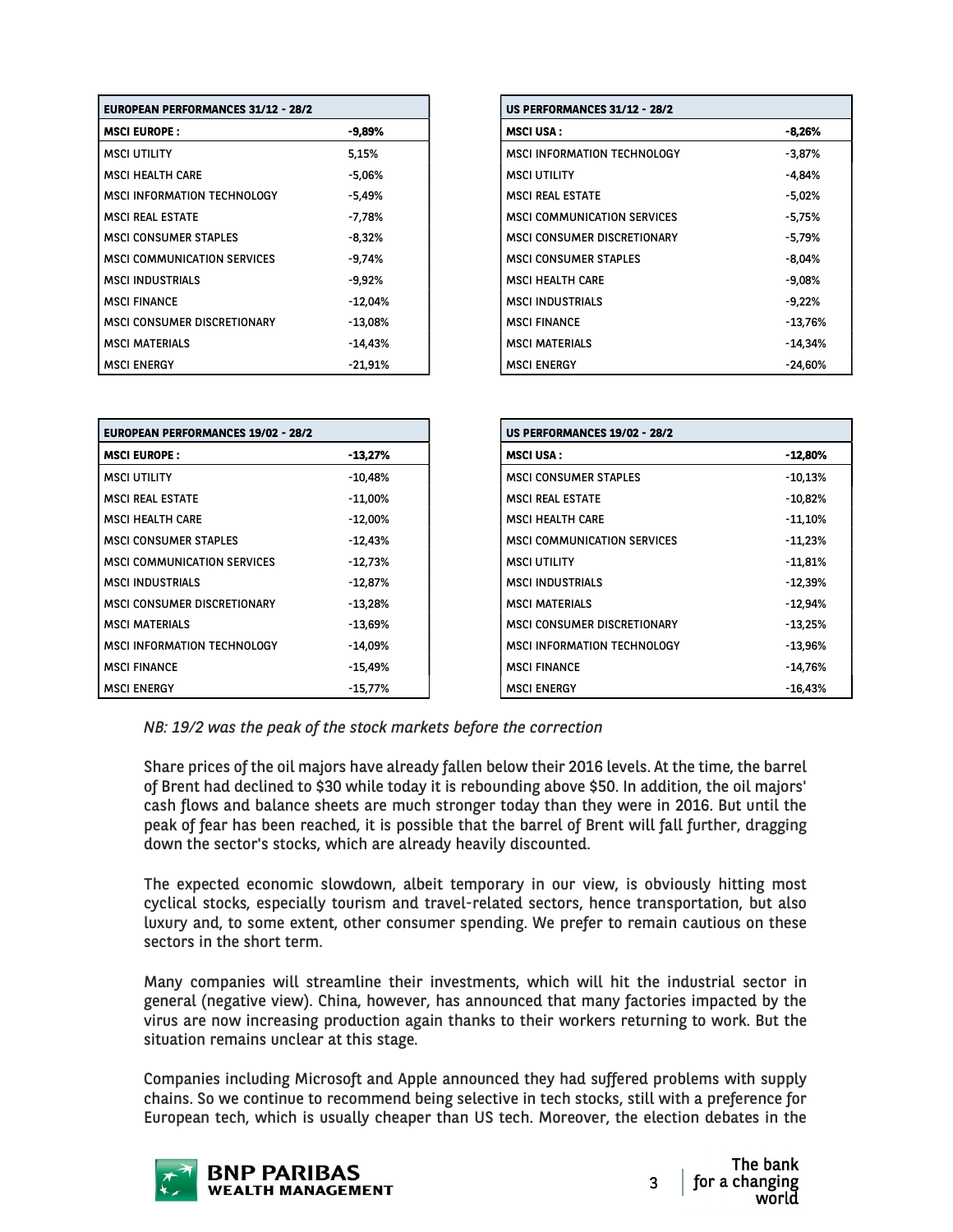United States could lead to measures aimed at reducing the power of the dominant tech giants (Alphabet, Amazon, Apple, Facebook, Microsoft, etc.).

We are very cautious on consumer staples (negative view), especially the beverage sector which is heavily exposed to Greater China. A number of companies have given gloomy forecasts for 2020. Other consumer segments (retail sales, luxury goods and other consumer discretionary, etc.) are also at risk but continue to benefit from strong consumption in the US. In the coming weeks we will watch to what extent the virus derails the US economy (or not as the case may be).

A better-protected consumer segment, which could even benefit from the present crisis, is ecommerce, as people will increasingly stay isolated, at home, and spend more time on the internet to keep themselves occupied. As a reminder, e-commerce is one of our investment themes for 2020.

Given persistent and high uncertainty (particularly as to when the overall peak in the disease will be reached), we are reluctant to fundamentally change our sector preferences at this stage. We continue to believe that the global economy will recover this year and that political and monetary authorities will do whatever is necessary to support it. China, for example, has already implemented an array of measures in this area.

Sectors that are most discounted, 'Value', and exposed to the cycle should then rebound strongly. In addition to energy, we believe that financials in general now have strong potential. These sectors are also among those that offer the highest dividends in the market.

For the reasons mentioned above, other cyclical and less discounted sectors are likely to take longer to recover.

Of course, in this context, defensive stocks outperformed in early 2020, particularly utilities. This was due to relatively healthy balance sheets and a resumption in growth linked to the environment, especially cleaner energy (electricity), waste treatment, water, etc. This is another theme we highlight for 2020.

Turning to the health care sector (neutral recommendation), we are more cautious than last year, following the rallies at the end of 2019. Mr Sanders' success at the first Democrats' caucus meetings is intensifying the risk of price pressure in the sector, and even of deep reforms hurting prices of large capitalisation stocks. On the other hand, companies innovating in treatments, laboratories, diagnostics, etc., should feel a softer blow. Therefore, we like this segment, which is another of our investment themes for 2020.

To sum up, considering on the one hand the growing uncertainty, but on the other hand, the temptation to return to the equity market after the sharp selloff, we believe that several sectors and themes that we highlighted at the beginning of the year provide some good entry points, i.e. energy, financials, and more generally, stocks that pay high and relatively secure dividends, or provide exposure to themes relating to the environment, human capital, e-commerce, 5G and innovation in health care.

Confidence would return more rapidly if politicians decided to vote in favour of large stimulus packages (that the markets have long been hoping for), and take other necessary measures to stem the virus that is beginning to take a toll on the global economy.